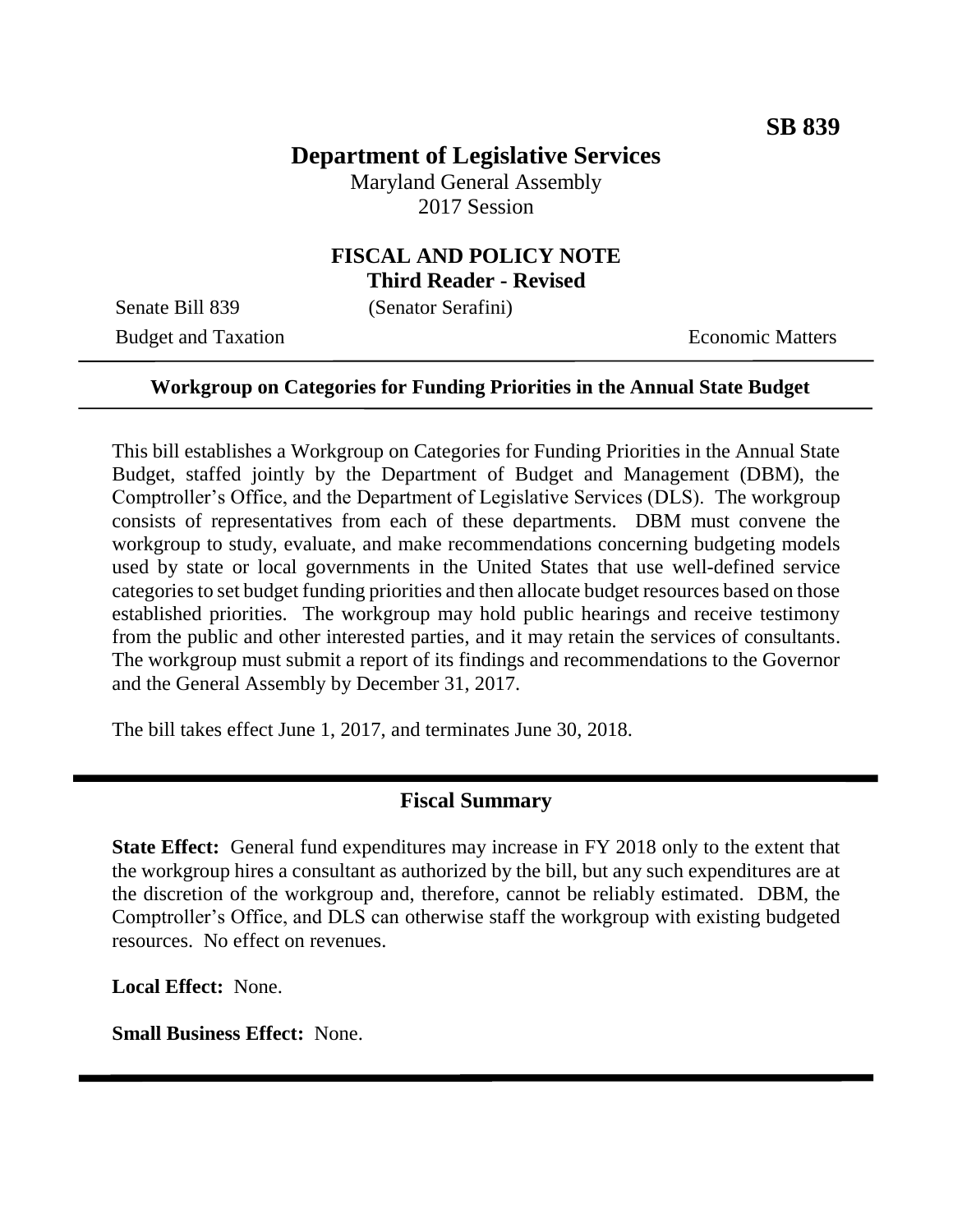## **Analysis**

**Current Law:** The Maryland Constitution requires the Governor to submit, and the General Assembly to pass, a balanced budget. The General Assembly cannot add spending to the budget introduced by the Governor, nor can general funds be used to restore reductions made by the General Assembly after adoption of the budget, except through an approved deficiency appropriation in the following year's budget. Generally, a budget amendment may not increase the sum of the appropriations from the general fund for all the programs of an Executive Branch unit, but a budget amendment may shift the monies within that unit.

The General Assembly can increase or add appropriations relating to the legislature or Judiciary. Through a supplementary appropriations bill, the General Assembly can also add expenditures if matched with new revenues. Through legislation, the General Assembly can mandate expenditures in the Executive budget for a subsequent fiscal year.

With the approval of the Board of Public Works, the Governor may reduce up to 25% of any appropriation that the Governor considers unnecessary or that is subject to budgetary reductions required under the budget bill approved by the General Assembly. However, the Governor may not reduce an appropriation for:

- the Legislative or Judicial branches of State government;
- payment of the principal or interest on State debt;
- public schools, including the Maryland School for the Deaf;
- the Maryland School for the Blind; or
- the salary of a public officer during the term of office.

# **Additional Information**

**Prior Introductions:** None.

**Cross File:** None.

**Information Source(s):** Governor's Office; Department of Budget and Management; Comptroller's Office; Department of Legislative Services